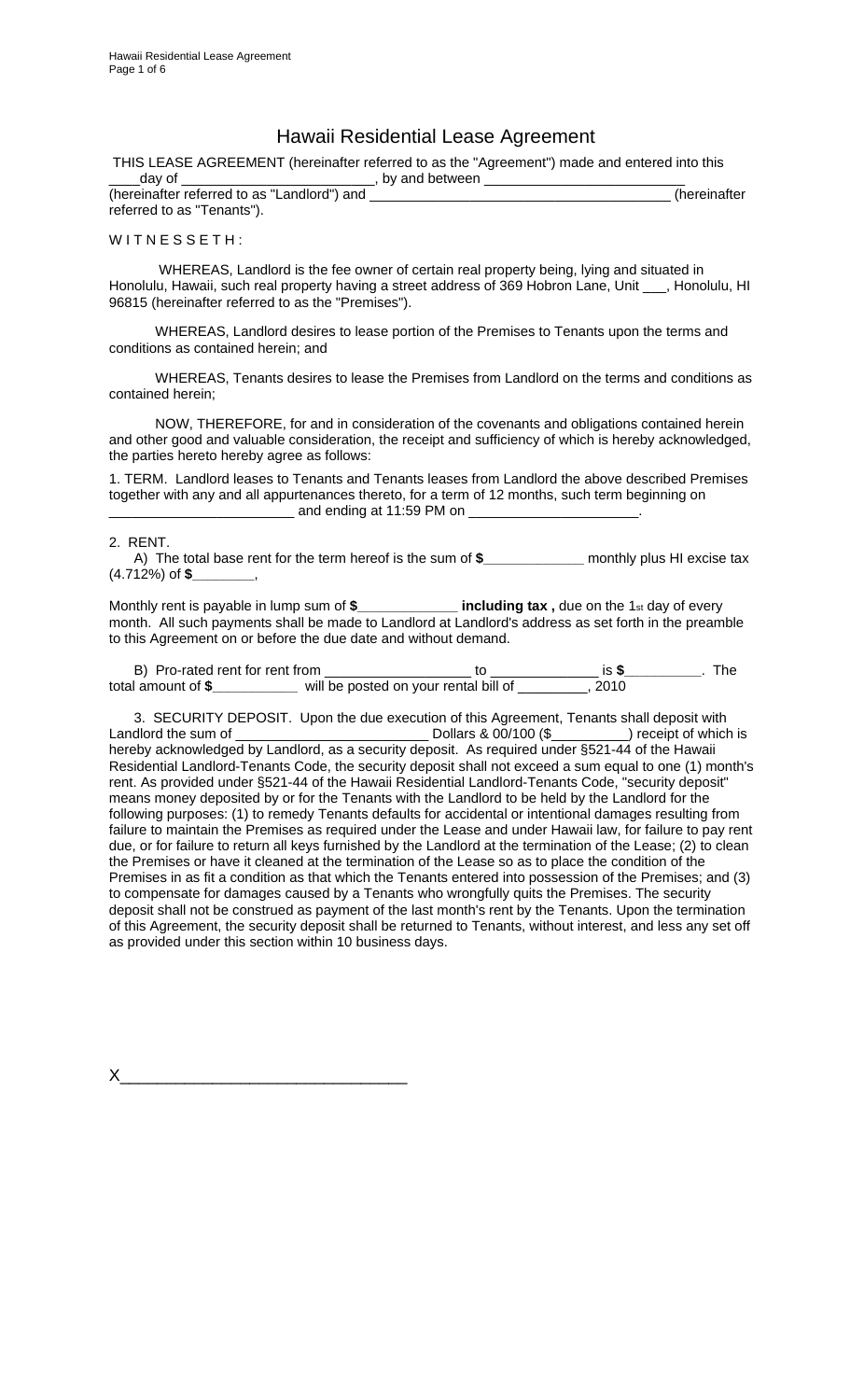4. USE OF PREMISES. The Premises shall be used and occupied by Tenants exclusively, as a private single family dwelling, and no part of the Premises shall be used at any time during the term of this Agreement by Tenants for the purpose of carrying on any business, profession, or trade of any kind, or for any purpose other than as a private single family dwelling. Tenants shall not allow any other person, other than Tenants' immediate family or transient relatives and friends who are guests of Tenants, to use or occupy the Premises without first obtaining Landlord's written consent to such use. Tenants shall comply with any and all laws, ordinances, rules and orders of any and all governmental or quasigovernmental authorities affecting the cleanliness, use, occupancy and preservation of the Premises.

5. CONDITION OF PREMISES. Tenants stipulates, represents and warrants that Tenants has examined the Premises, and that they are at the time of this Lease in good order, repair, and in a safe, clean and salable condition.

 6. ASSIGNMENT AND SUB-LETTING. Tenants shall not assign this Agreement, or sub-let or grant any license to use the Premises or any part thereof without the prior written consent of Landlord. A consent by Landlord to one such assignment, sub-letting or license shall not be deemed to be a consent to any subsequent assignment, sub-letting or license. An assignment, sub-letting or license without the prior written consent of Landlord or an assignment or sub-letting by operation of law shall be absolutely null and void and shall, at Landlord's option, terminate this Agreement.

 7. ALTERATIONS AND IMPROVEMENTS. Tenants shall make no alterations to the buildings or improvements on the Premises or construct any building or make any other improvements on the Premises without the prior written consent of Landlord. Any and all alterations, changes, and/or improvements built, constructed or placed on the Premises by Tenants shall, unless otherwise provided by written agreement between Landlord and Tenants, be and become the property of Landlord and remain on the Premises at the expiration or earlier termination of this Agreement.

8. NON-DELIVERY OF POSSESSION. In the event Landlord cannot deliver possession of the Premises to Tenants upon the commencement of the Lease term, through no fault of Landlord or its agents, then Landlord or its agents shall have no liability, but the rental herein provided shall abate until possession is given. Landlord or its agents shall have thirty (30) days in which to give possession, and if possession is tendered within such time, Tenants agrees to accept the demised Premises and pay the rental herein provided from that date. In the event possession cannot be delivered within such time, through no fault of Landlord or its agents, then this Agreement and all rights hereunder shall terminate.

9. HAZARDOUS MATERIALS. Tenants shall not keep on the Premises any item of a dangerous, flammable or explosive character that might unreasonably increase the danger of fire or explosion on the Premises or that might be considered hazardous or extra hazardous by any responsible insurance company.

10. UTILITIES. Your rental fee covers: water, electricity (limited to \$50.00 / month), trash disposal and wireless internet connection (no warranty of speed & operational time). It's Tenants option to arrange for and to pay for Cable TV service on the Premises in compliance with the State of Hawaii code and the Laniakea 's regulation.

11. MAINTENANCE AND REPAIR; RULES. Tenants will, at its sole expense, keep and maintain the Premises including common areas and appurtenances or appliances, in good and sanitary condition and repair during the term of this Agreement and any renewal thereof. Landlord may choose to assist or repair above items at his sole discretion. Without limiting the generality of the foregoing, Tenants shall:

- (a) Not obstruct the driveways, sidewalks, courts, entry ways, stairs and/or halls, which shall be used for the purposes of ingress and egress only;
- (b) Keep all windows, glass, window coverings, doors, locks and hardware in good, clean order and repair;
- (c) Not obstruct or cover the windows or doors;
- (d) Not leave windows or doors in an open position during any inclement weather;
- (e) Not hang any laundry, clothing, sheets, etc. from any window, rail, porch or balcony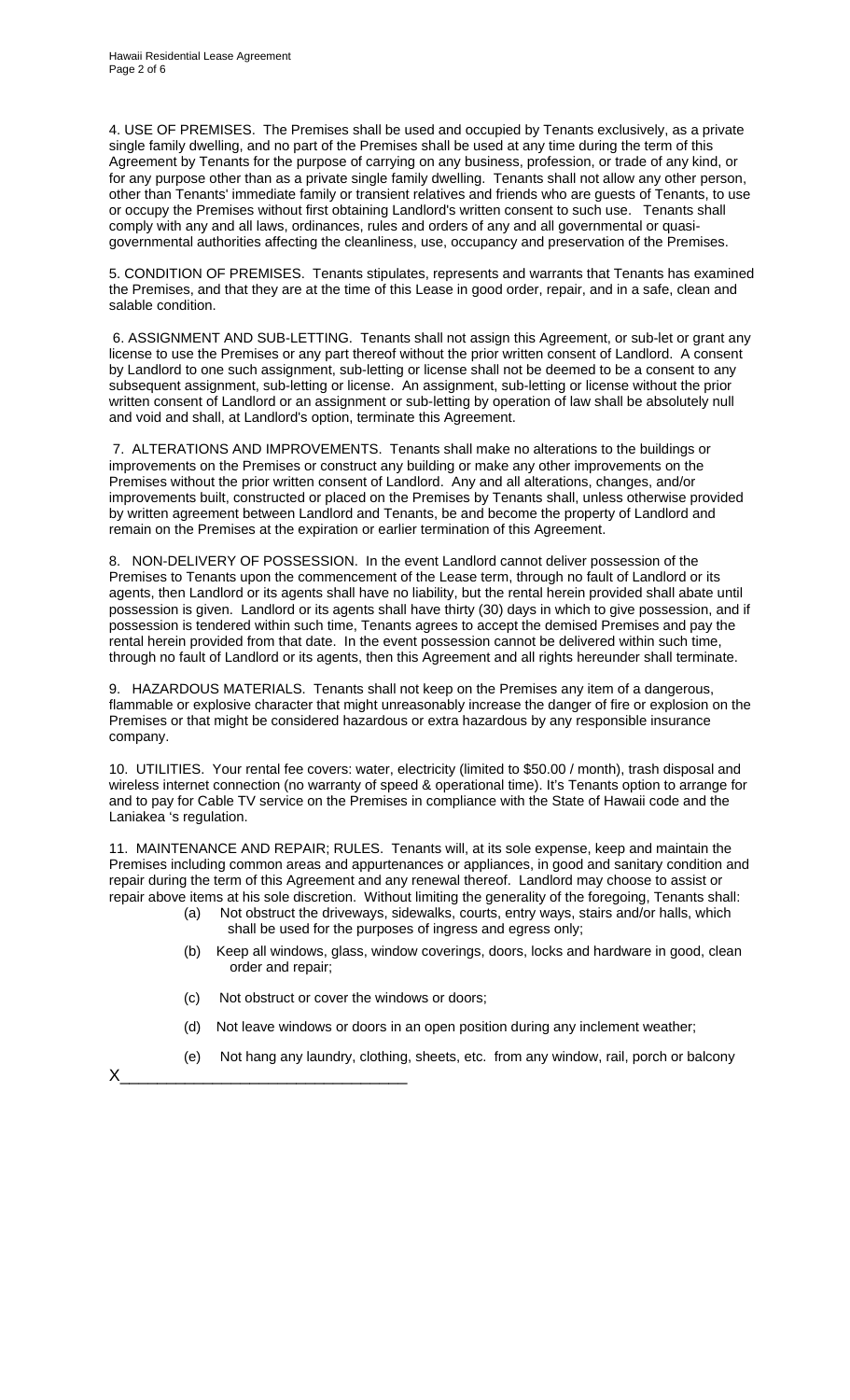nor air or dry any of same within any yard area or space;

- (f) Not cause or permit any locks or hooks to be placed upon any door or window without the prior written consent of Landlord;
- (g) Keep all air conditioning filters clean and free from dirt;
- (h) Keep all appliances, furniture, fixtures (in the premise & in the lanai area) such as electrical out lets and circuit breakers, lavatories, sinks, toilets, and all other water and plumbing apparatus in good order and repair and shall use same only for the purposes for which they were constructed. This should be done at tenants cost. Tenants shall not allow any sweepings, rubbish, sand, rags, ashes or other substances to be thrown or deposited therein . Any damage to any such apparatus and the cost of clearing stopped plumbing resulting from misuse shall be borne by Tenants;
- (i) And Tenants' family and guests shall at all times maintain order in the Premises and at all places on the Premises, and shall not make or permit any loud or improper noises, or otherwise disturb other residents;
- (j) Keep all radios, television sets, stereos, phonographs, etc., turned down to a level of sound that does not annoy or interfere with other residents;
- (k) Deposit all trash, garbage, rubbish or refuse in the locations provided and shall not allow any trash, garbage, rubbish or refuse to be deposited or permitted to stand on the exterior of any building or within the common elements;
- (l) Abide by and be bound by any and all rules and regulations affecting the Premises or the common area thereto which may be adopted or promulgated by the Condominium or Homeowners' Association having control over them.

12. DAMAGE TO PREMISES. In the event the Premises are destroyed or rendered wholly uninhabitable by fire, storm, earthquake, or other casualty not caused by the negligence of Tenants, this Agreement shall terminate from such time except for the purpose of enforcing rights that may have then accrued hereunder. The rental provided for herein shall then be accounted for by and between Landlord and Tenants up to the time of such injury or destruction of the Premises, Tenants paying rentals up to such date and Landlord refunding rentals collected beyond such date. Should a portion of the Premises thereby be rendered uninhabitable, the Landlord shall have the option of either repairing such injured or damaged portion or terminating this Lease. In the event that Landlord exercises its right to repair such uninhabitable portion, the rental shall abate in the proportion that the injured parts bears to the whole Premises, and such part so injured shall be restored by Landlord as speedily as practicable, after which the full rent shall recommence and the Agreement continue according to its terms.

13. INSPECTION OF PREMISES. Landlord and Landlord's agents shall have the right at all reasonable times during the term of this Agreement and any renewal thereof to enter the Premises for the purpose of inspecting the Premises and all buildings and improvements thereon. And for the purposes of making any repairs, additions or alterations as may be deemed appropriate by Landlord for the preservation of the Premises or the building. Landlord and its agents shall further have the right to exhibit the Premises and to display the usual "for sale", "for rent" or "vacancy" signs on the Premises at any time within fortyfive (45) days before the expiration of this Lease. The right of entry shall likewise exist for the purpose of removing placards, signs, fixtures, alterations or addition that do not conform to this Agreement or to any restrictions, rules or regulations affecting the Premises.

14. SUBORDINATION OF LEASE. This Agreement and Tenants' interest hereunder are and shall be subordinate, junior and inferior to any and all mortgages, liens or encumbrances now or hereafter placed on the Premises by Landlord, all advances made under any such mortgages, liens or encumbrances (including, but not limited to, future advances), the interest payable on such mortgages, liens or encumbrances and any and all renewals, extensions or modifications of such mortgages, liens or encumbrances.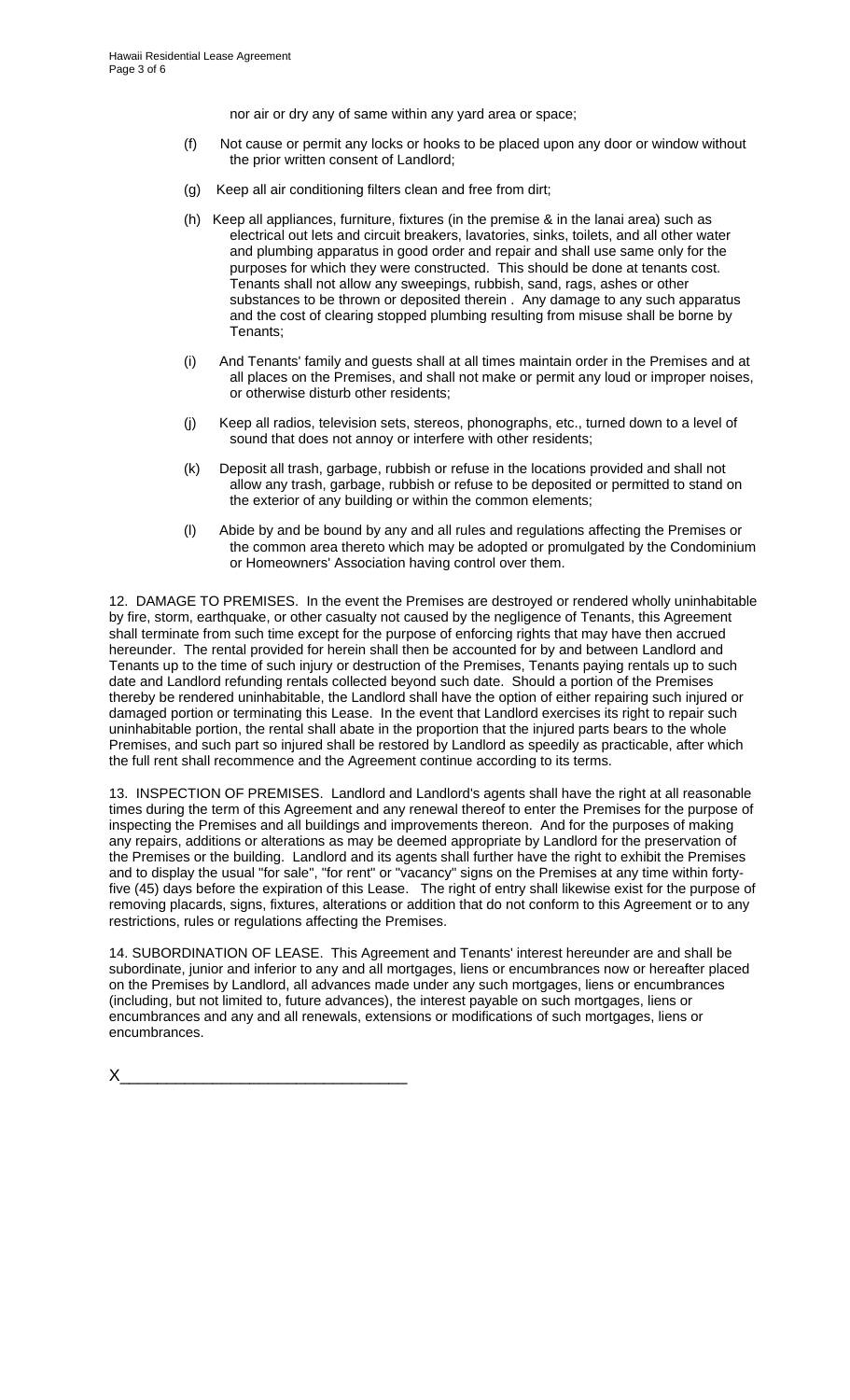15. TENANTS'S HOLD OVER. If Tenants remains in possession of the Premises with the written consent of Landlord after the natural expiration of this Agreement, a new with the same duration and terms shall be created between Landlord and Tenants which shall be subject to all of the terms and conditions hereof except that base rent shall then be due and mutually agreed upon.

16. SURRENDER OF PREMISES. Upon the expiration of the term hereof, Tenants shall surrender the Premises in as good a state and condition as they were at the commencement of this Agreement, reasonable use and wear and tear thereof and damages by the elements excepted.

17. ANIMALS. Tenants shall be entitled to keep no more than Zero (0) domestic dogs, cats or birds; however, at such time as Tenants shall actually keep any such animal on the Premises upon approval of the Board of Laniakea Association, Tenants shall pay to Landlord a pet deposit of Two Hundred Dollars (\$ 200.00), Zero (\$0.00) of which shall be refundable and shall be used upon the termination or expiration of this Agreement for the purposes of cleaning the carpets of the building. At such event, Tenants agrees to pay additional amount of \$100.00 / month in rent to the Landlord.

18. QUIET ENJOYMENT. Tenants, upon payment of all of the sums referred to herein as being payable by Tenants and Tenants' performance of all Tenants' agreements contained herein and Tenants' observance of all rules and regulations, shall and may peacefully and quietly have, hold and enjoy said Premises for the term hereof.

19. INDEMNIFICATION. Landlord shall not be liable for any damage or injury of or to the Tenants, Tenants' family, guests, invitees, agents or employees or to any person entering the Premises or the building of which the Premises are a part or to goods or equipment, or in the structure or equipment of the structure of which the Premises are a part, and Tenants hereby agrees to indemnify, defend and hold Landlord harmless from any and all claims or assertions of every kind and nature.

20. DEFAULT. If Tenants fails to comply with any of the material provisions of this Agreement, other than the covenant to pay rent, or of any present rules and regulations or any that may be hereafter prescribed by Landlord, or materially fails to comply with any duties imposed on Tenants by statute, within seven (7) days after delivery of written notice by Landlord specifying the non-compliance and indicating the intention of Landlord to terminate the Lease by reason thereof, Landlord may terminate this Agreement. If Tenants fails to pay rent when due and the default continues for seven (7) days thereafter, Landlord may, at Landlord's option, declare the entire balance of rent payable hereunder to be immediately due and payable and may exercise any and all rights and remedies available to Landlord at law or in equity or may immediately terminate this Agreement.

21. LATE CHARGE. In the event that any payment required to be paid by Tenants hereunder is not made within three (3) days of when due, Tenants shall pay to Landlord, in addition to such payment or other charges due hereunder, a "late fee" in the amount of Forty Dollars (**\$40.00**).

22. ABANDONMENT. If at any time during the term of this Agreement Tenants abandons the Premises or any part thereof, Landlord may, at Landlord's option, obtain possession of the Premises in the manner provided by law, and without becoming liable to Tenants for damages or for any payment of any kind whatever. Landlord may, at Landlord's discretion, as agent for Tenants, re-let the Premises, or any part thereof, for the whole or any part thereof, for the whole or any part of the then unexpired term, and may receive and collect all rent payable by virtue of such re-letting, and, at Landlord's option, hold Tenants liable for any difference between the rent that would have been payable under this Agreement during the balance of the unexpired term, if this Agreement had continued in force, and the net rent for such period realized by Landlord by means of such re-letting. If Landlord's right of reentry is exercised following abandonment of the Premises by Tenants, then Landlord shall consider any personal property belonging to Tenants and left on the Premises to also have been abandoned, in which case Landlord may dispose of all such personal property in any manner Landlord shall deem proper and Landlord is hereby relieved of all liability for doing so.

23. ATTORNEYS' FEES. Should it become necessary for Landlord to employ an attorney to enforce any of the conditions or covenants hereof, including the collection of rentals or gaining possession of the Premises, Tenants agrees to pay all expenses so incurred, including a reasonable attorneys' fee.

X\_\_\_\_\_\_\_\_\_\_\_\_\_\_\_\_\_\_\_\_\_\_\_\_\_\_\_\_\_\_\_ 24. RECORDING OF AGREEMENT. Tenants shall not record this Agreement on the Public Records of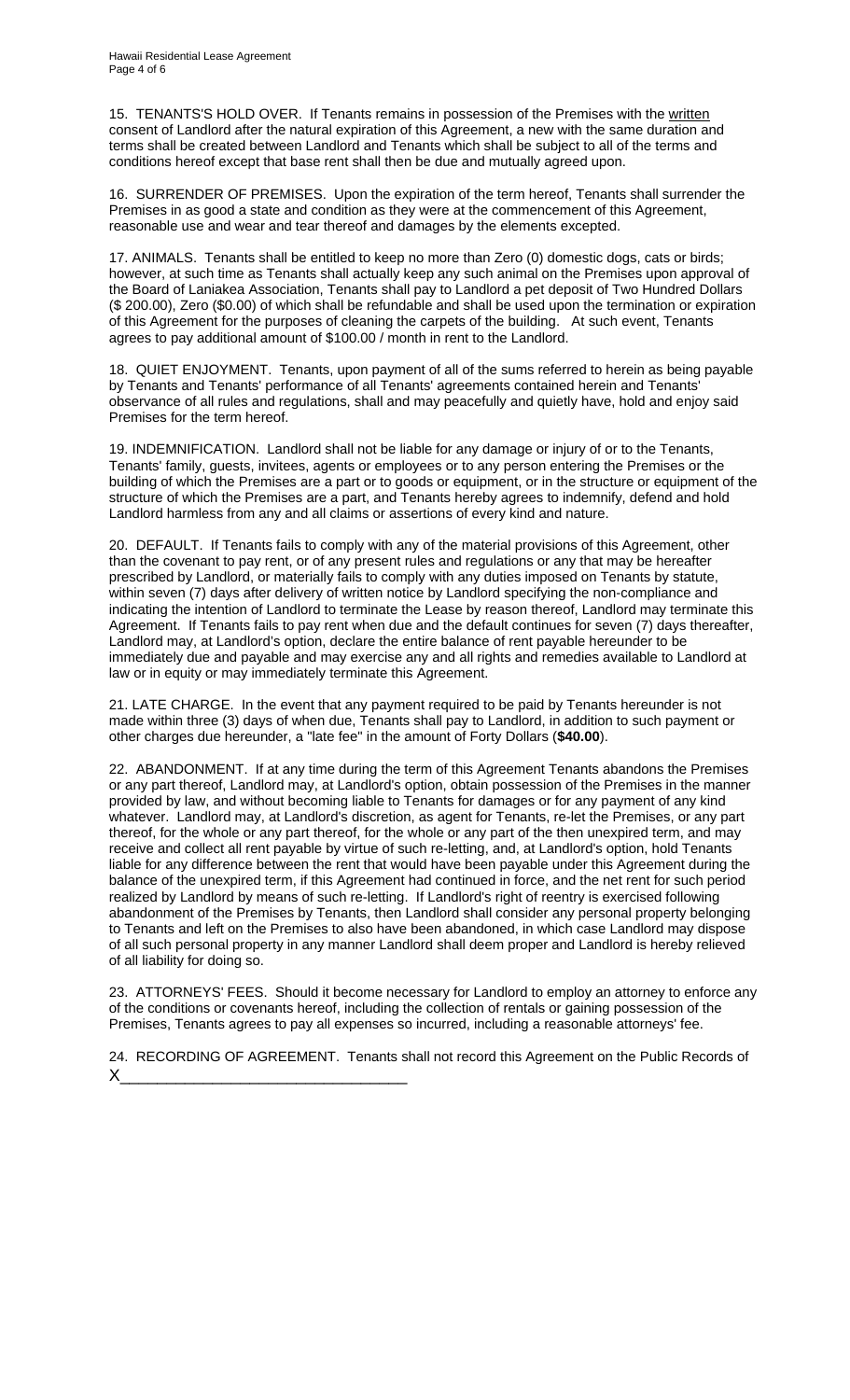any public office. In the event that Tenants shall record this Agreement, this Agreement shall, at Landlord's option, terminate immediately and Landlord shall be entitled to all rights and remedies that it has at law or in equity.

25. GOVERNING LAW. This Agreement shall be governed, construed and interpreted by, through and under the Laws of the State of Hawaii.

26. SEVERABILITY. If any provision of this Agreement or the application thereof shall, for any reason and to any extent, be invalid or unenforceable, neither the remainder of this Agreement nor the application of the provision to other persons, entities or circumstances shall be affected thereby, but instead shall be enforced to the maximum extent permitted by law.

27. BINDING EFFECT. The covenants, obligations and conditions herein contained shall be binding on and inure to the benefit of the heirs, legal representatives, and assigns of the parties hereto.

28. DESCRIPTIVE HEADINGS. The descriptive headings used herein are for convenience of reference only and they are not intended to have any effect whatsoever in determining the rights or obligations of the Landlord or Tenants.

29. CONSTRUCTION. The pronouns used herein shall include, where appropriate, either gender or both, singular and plural.

30. NON-WAIVER. No indulgence, waiver, election or non-election by Landlord under this Agreement shall affect Tenants' duties and liabilities hereunder.

31. MODIFICATION. The parties hereby agree that this document contains the entire agreement between the parties and this Agreement shall not be modified, changed, altered or amended in any way except through a written amendment signed by all of the parties hereto.

32. NOTICE. Any notice required or permitted under this Lease or under state law shall be deemed sufficiently given or served if sent by United States certified mail, return receipt requested, addressed as follows:

If to Landlord to:

*Baumgarnter Group, LLC.* 

369 Hobron Lane #8 , *Honolulu HI 96815*

If to Tenants to:

Name:

Name: \_\_\_\_\_\_\_\_\_\_\_\_\_\_\_\_\_\_\_\_\_\_\_\_\_\_\_\_\_\_\_ Name: \_\_\_\_\_\_\_\_\_\_\_\_\_\_\_\_\_\_\_\_\_\_\_\_\_\_\_\_

Address: \_\_\_\_\_\_\_\_\_\_\_\_\_\_\_\_\_\_\_\_\_\_\_\_\_\_\_\_\_\_\_\_\_\_\_\_\_

\_\_\_\_\_\_\_\_\_\_\_\_\_\_\_\_\_\_\_\_\_\_\_\_\_\_\_\_\_\_\_\_\_\_\_\_\_\_\_\_\_\_\_\_

Landlord and Tenants shall each have the right from time to time to change the place notice is to be given under this paragraph by written notice thereof to the other party.

33. ISLAND CONTACT. As required under §521-43 of the Hawaii Residential Landlord-Tenants Code, if the Landlord does not reside on the particular island where the Premises is located, the Landlord shall designate in the space provided an agent residing on the same island where the Premises is located to act in Landlord's behalf: N/A\_\_\_ (provide name, phone number, address).